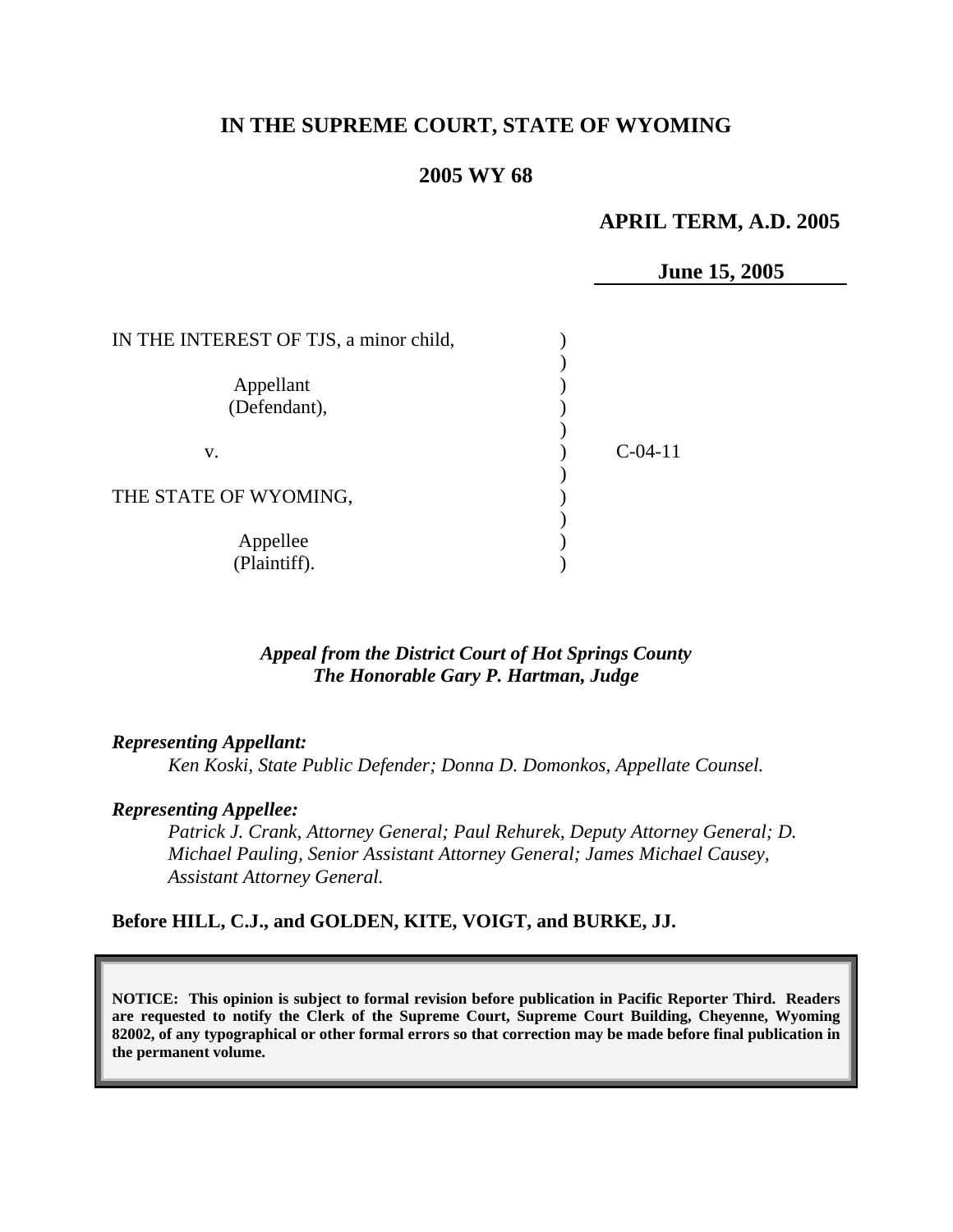## **BURKE, Justice.**

[¶1] TJS, a minor, was found guilty of delivering a controlled substance in violation of Wyo. Stat. Ann. § 35-7-1031(a)(ii) (LexisNexis 2003) and was determined to be a "delinquent child" as defined by Wyo. Stat. Ann.  $\S$  14-6-201(a)(x) (LexisNexis 2003). In this appeal, TJS contends that a search warrant was issued without probable cause and that the district court erred in failing to suppress evidence obtained as a result of a search of his residence authorized by the warrant. We affirm.

## *ISSUE*

[¶2] TJS states his solitary issue on appeal as:

Whether the officer who issued the search warrant erred as a matter of law because the accompanying affidavit lacked sufficient and adequate probable cause.

# *FACTS*

[¶3] Al Nelson is an officer with the Thermopolis Police Department. On December 3, 2003, he was asked by the chief of police to interview a confidential informant (CI). The CI was a 14 year old minor who allegedly had information concerning marijuana use by several high school students during their school lunch break.

[¶4] Officer Nelson and another Thermopolis police officer, Jason Converse, interviewed CI on December 3, 2003. The interview was video and audio taped. A parent of CI watched and listened to the interview from a location in the dispatch office.

[¶5] During the interview, CI advised the officer that he had smoked marijuana on several occasions at the home of TJS, with TJS and other juveniles. The most recent incident occurred on December 2, 2003, the day before the interview. CI described the house, the location of the house, the amount of marijuana, the location of the marijuana, the drug paraphernalia used and the location of the paraphernalia.

[¶6] The next day, Officers Nelson and Martinez conducted surveillance of the residence. They located the residence described by CI. The residence was the color described by CI. During their surveillance, at 11:41 a.m., they observed TJS and three other juveniles enter the residence. The juveniles remained in the residence for approximately 15 minutes before leaving in the same vehicle in which they had arrived.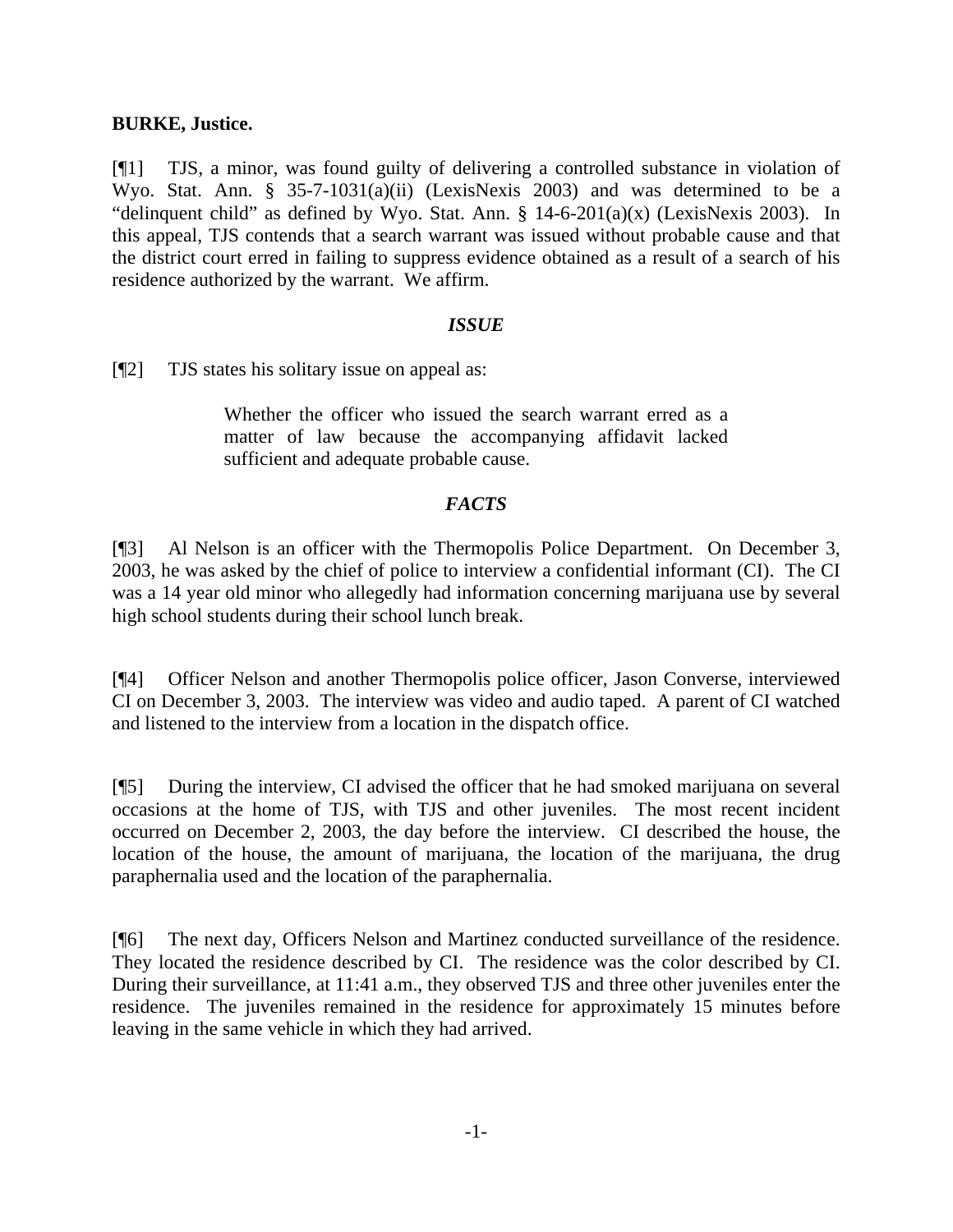[¶7] Later that day, Officer Nelson sought and obtained a search warrant for the premises. He signed an affidavit in support of his request for the warrant. The following day, December 5, 2003, the warrant was executed.

[¶8] During the search of TJS's home, marijuana and drug paraphernalia were found. A petition to adjudicate TJS delinquent was filed. TJS subsequently filed a motion to suppress claiming that the search warrant was not supported by probable cause. The motion was denied and the juvenile action proceeded to hearing. After hearing, TJS was found to have unlawfully delivered marijuana and was adjudicated delinquent based on such finding. This appeal followed.

### *STANDARD OF REVIEW*

[¶9] We apply a *de novo* standard of review when evaluating the issuance of a search warrant under Article 1, § 4 of the Wyoming Constitution. *Urbigkit v. State,* 2003 WY 57, ¶9, 67 P.3d 1207, ¶9 (Wyo. 2003). We have previously stated:

> Indeed, *de novo* review is particularly appropriate under these circumstances. The reasons which normally underlie deferring to the district court's denial of a motion to suppress- its ability to assess the credibility of the witnesses, weigh the evidence, and make the necessary inferences, deductions, and conclusions at the hearing on the motion--are absent when reviewing the sufficiency of an affidavit to support a determination of probable cause. Because art. 1, § 4 requires that all information the issuing officer relied upon to make the determination be included within the affidavit, this court is in essentially the same position as the issuing magistrate.

*Cordova v. State,* 2001 WY 96, ¶10, 33 P.3d 142, ¶10 (Wyo. 2001).[1](#page-2-0)

 $\overline{a}$ 

<span id="page-2-0"></span><sup>1</sup> Relying on Wyoming precedent, both parties stated the applicable standard of review in this case as *de novo* with deference afforded to the issuing magistrate's determination of probable cause for issuance of a search warrant. *See Cordova v. State*, 2001 WY 96, ¶¶10-11, 33 P.3d 142, ¶¶10-11 (Wyo. 2001); *Urbigkit v. State,*  2003 WY 57, ¶9, 67 P.3d 1207, ¶9 (Wyo. 2003) (stating that the applicable standard of review is *de novo* with great deference paid to the issuing magistrate's determination of probable cause). *See also Hixson v. State*, 2001 WY 99, ¶7, 33 P.3d 154, ¶7 (Wyo. 2001) (standard of review is *de novo* with deference given to the issuing magistrate); *Page v. State*, 2003 WY 23, ¶9, 63 P.3d 904, ¶9 (Wyo. 2003) (review is *de novo* with deference given to the probable cause determination of the judge issuing the warrant). Although these cases indicate the standard is *de novo* review with deference given to the issuing magistrate, we recognize an inherent conflict in such a standard of review. Simply stated, there cannot be a *de novo* review if the reviewing court affords deference to the issuing magistrate. The applicable standard for reviewing the sufficiency of an affidavit to support the issuance of a search warrant under Article 1, § 4 of the Wyoming Constitution is *de novo*.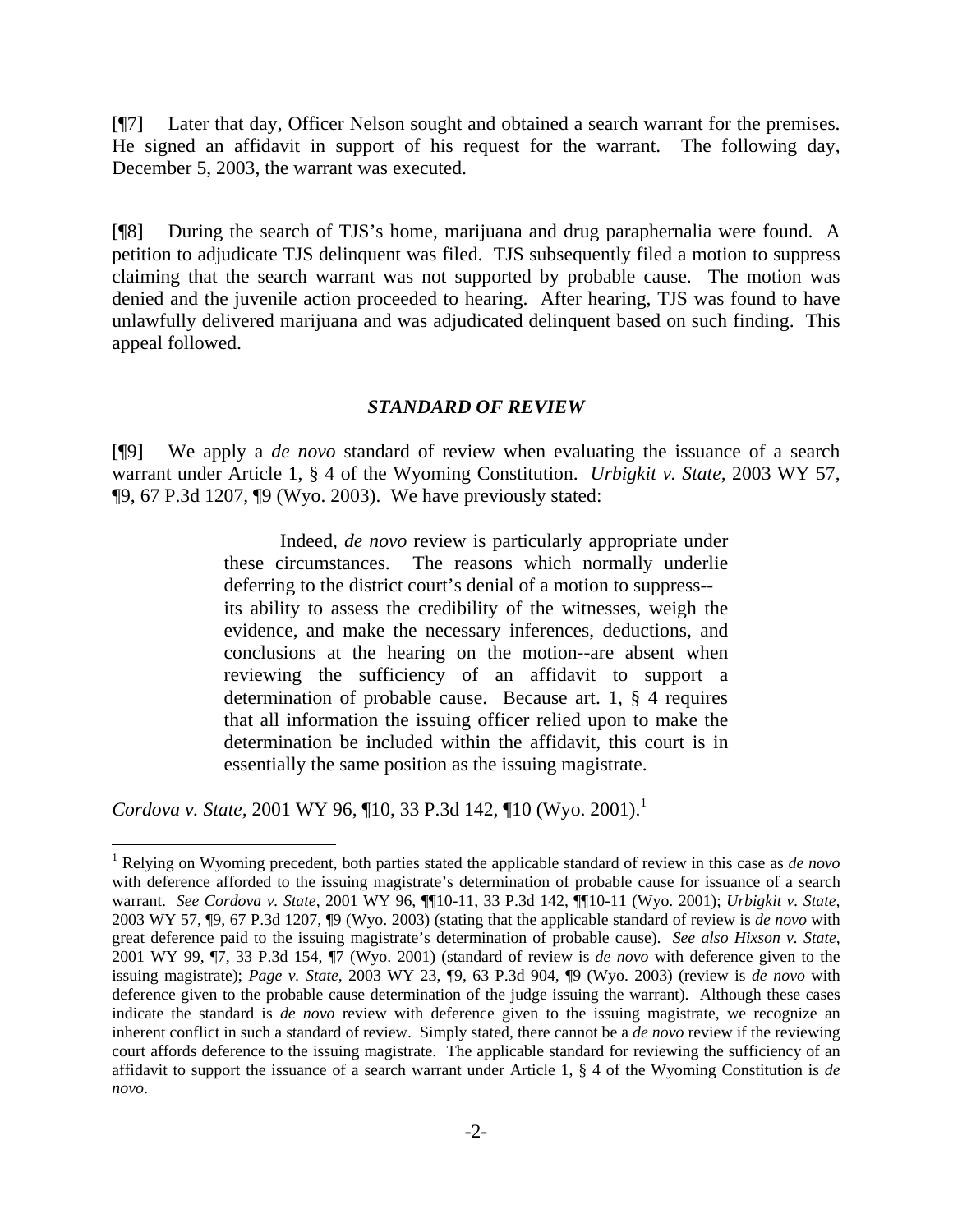[¶10] An affidavit presented in support of a search warrant is presumed valid. *Page v. State,* 2003 WY 23, ¶9, 63 P.3d 904, ¶9 (Wyo. 2003). Search warrant affidavits are tested by a less vigorous standard than those governing the admissibility of evidence at trial. *Id.* We interpret a search warrant affidavit "in its totality in a 'commonsense and realistic fashion.'" *Cordova,* ¶29. Because of the desire to encourage law enforcement personnel to seek warrants, any doubt should be resolved by sustaining the search. *Page,* ¶9 (citing *Hixson v. State,* 2001 WY 99, ¶6, 33 P.3d 154, ¶6 (Wyo. 2001)).

#### *DISCUSSION*

[¶11] TJS contends that the search warrant was erroneously issued. He asserts that the magistrate lacked probable cause to issue the warrant. His attack on the validity of the warrant focuses upon the sufficiency of the affidavit submitted in support of the request. TJS contends that the issuance of the warrant and subsequent search of his residence violates Article 1, § 4 of the Wyoming Constitution.<sup>2</sup>

[¶12] In order to properly issue a search warrant, a magistrate must have a substantial basis for concluding that probable cause exists. *Cordova,* ¶12. The test for determining the existence of probable cause is whether the factual situation described in the affidavit is sufficient to cause a reasonably cautious or prudent person to believe that a crime was being committed or that one had been committed. *Id.* Additionally, there must be an adequate showing that the fruits of the crime or the evidence thereof are in the area or structure sought to be searched. *Id.* The affidavit must include sufficient information to enable the issuing officer to make an independent judgment that probable cause exists for the warrant. *Cordova,* ¶13. It must include more than bare conclusions of the affiant. *Id.*

[¶13] If an affidavit contains hearsay from informants, sufficient facts must be presented in the affidavit to allow the judicial officer to "make an independent judgment as to the third party's credibility, veracity, reliability and basis of knowledge in reaching the ultimate determination of the existence of probable cause." *Cordova,* ¶15.

[¶14] The affidavit submitted by Officer Nelson in support of his search warrant request reads in full as follows:

# **AFFIDAVIT OF AL NELSON**

 $\overline{a}$ 

<span id="page-3-0"></span><sup>&</sup>lt;sup>2</sup> Article 1,  $\S$  4 of the Wyoming Constitution states:

The right of the people to be secure in their persons, houses, papers and effects against unreasonable searches and seizures shall not be violated, and no warrant shall issue but upon probable cause, supported by affidavit, particularly describing the place to be searched or the person or thing to be seized.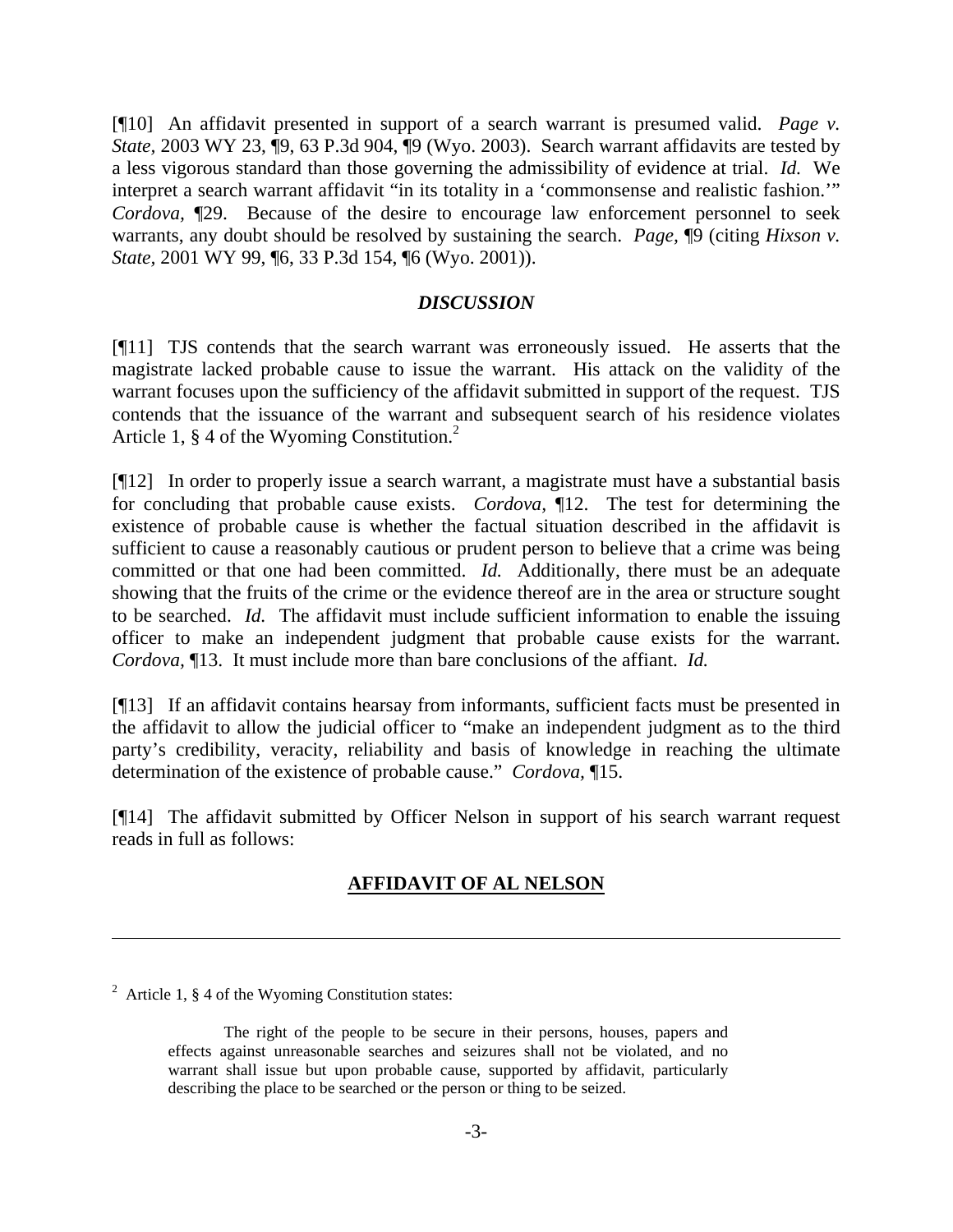THE UNDERSIGNED, Al Nelson, being of lawful age, and being first duly sworn upon his oath, deposes and says:

- 1. That I am a police officer employed by the Town of Thermopolis, Hot Springs County, Wyoming.
- 2. That I have reason to believe that at 1225 Canyon Hills Road, Lot #22, described as a 1981 Medallion 16' x 72' mobile home, VIN#6513N, Title #15-0106120, Decal #145 in Thermopolis, Wyoming and more particularly described as Trailer Lot #22 in a Tract of land located in Lot 2 of Section 2, Township 42 North, Range 95 West,  $6<sup>th</sup>$  P.M., Hot Springs County, Wyoming, more particularly described as follows: [legal description omitted], Thermopolis, Hot Springs County, Wyoming, owned by [names omitted] and currently occupied by Jayme Don [S], [TJS] and Jeanette [S] there is being concealed certain property, to wit: controlled substances, illegal drugs, or evidence indicating the illegal distribution and/or use of controlled substances and/or illegal drugs, plus documentation, whether it be written, audio, video or visual pertaining to the distribution and/or use of controlled substances and/or illegal drugs, to include, but not limited to drug paraphernalia, packaged materials, containers, photographs, lock boxes and/or other items used to secure, store or use controlled substances and/or illegal drugs, and other evidence of illegal drug use and/or distribution, and/or evidence of ownership or control, which

[ ] is stolen or embezzled in violation of law;

[X] is designed or intended for use, or which is or has been used as the means of committing a criminal offen se;

[X] is possessed, controlled, designed, or intended for use, or which is or has been used in viola tion of any law;

[X] tends to show a crime has been committed;

 $[X]$  tends to show that a particular person has committed a crime.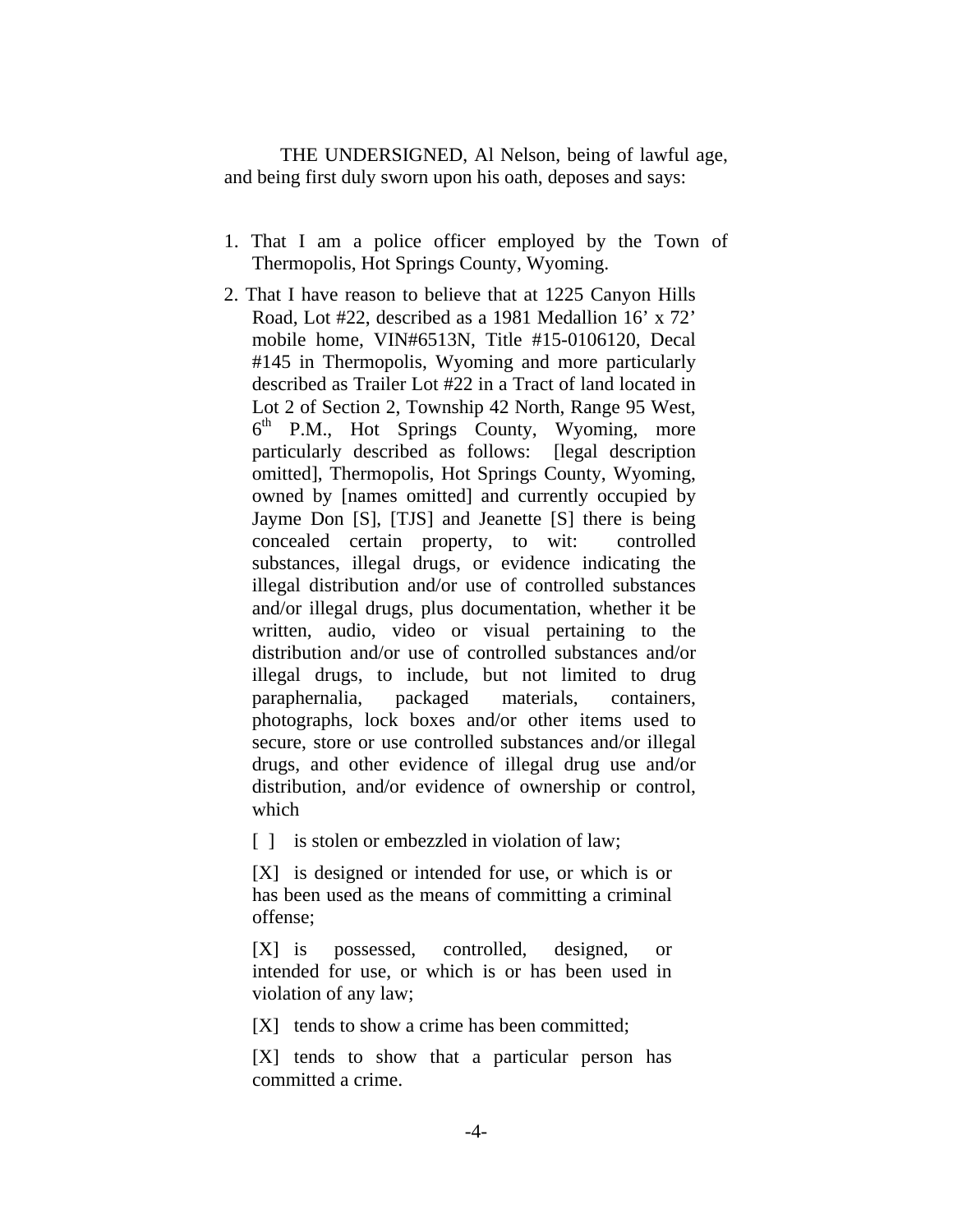5. [sic] The facts tending to establish the foregoing grounds for issuance of a search warrant are as follows:

On December 3, 2003 Chief of Police Jim Weisbeck informed Thermopolis Police Officer Jason Converse and myself, Thermopolis Police Officer Al Nelson, that he had a Confidential Informant (hereinafter CI) a minor 14 years old (DOB 01-09-1989) coming in who had information about some juveniles possibly smoking marijuana during their high school lunch break. At approximately 5:15 p.m. the CI, [O]fficer Converse and I met in the interview room. A parent of the CI was in dispatch watching and listening to the interview, which was being video and audio taped.

Officer Converse asked the CI to explain to us what he knew and any involvement he had with other high school kids and the smoking of marijuana. The CI stated substantially as foll ows:

That it was the Tuesday one week before the Tuesda y of Thanksgiving, that he had smoked house. That a red-headed girl named [B] LNU drove him, [T JS], another male named [R] LNU, and a minor marijuana with the other juveniles. A minor male, [TJS] (08-25-87) had asked him to go along with him and a couple other kids to smoke some pot at [TJS]'s female, A.O. (02-07-88) to [TJS]'s house. When asked if he knew the last names of any of the other kids, the CI stated "no". I asked the CI if [R]'s last name could possibly be [A], and the CI stated that he, [R], lived off of a street by Chevy Chase. Upon further questioning the CI stated they smoked the marijuana in [TJS]'s room. The CI stated that the marijuana was located in a grey case under the tv in [TJS]'s bedroom. The CI stated there were "2 bags" of marijuana in the case. When asked if he noticed any other drugs in the case, the CI stated "no". The CI indicated that when he left the house the grey case was still in the bedroom in the same location. When asked, the CI stated that they had "used a long bong pipe that [TJS] had" to smoke the marijuana. When asked about other pipes or bongs, the CI stated there were two long bong pipes stored in a long red tube to hide them by the TV in [TJS]'s room. That there was also another pipe somewhere by the TV.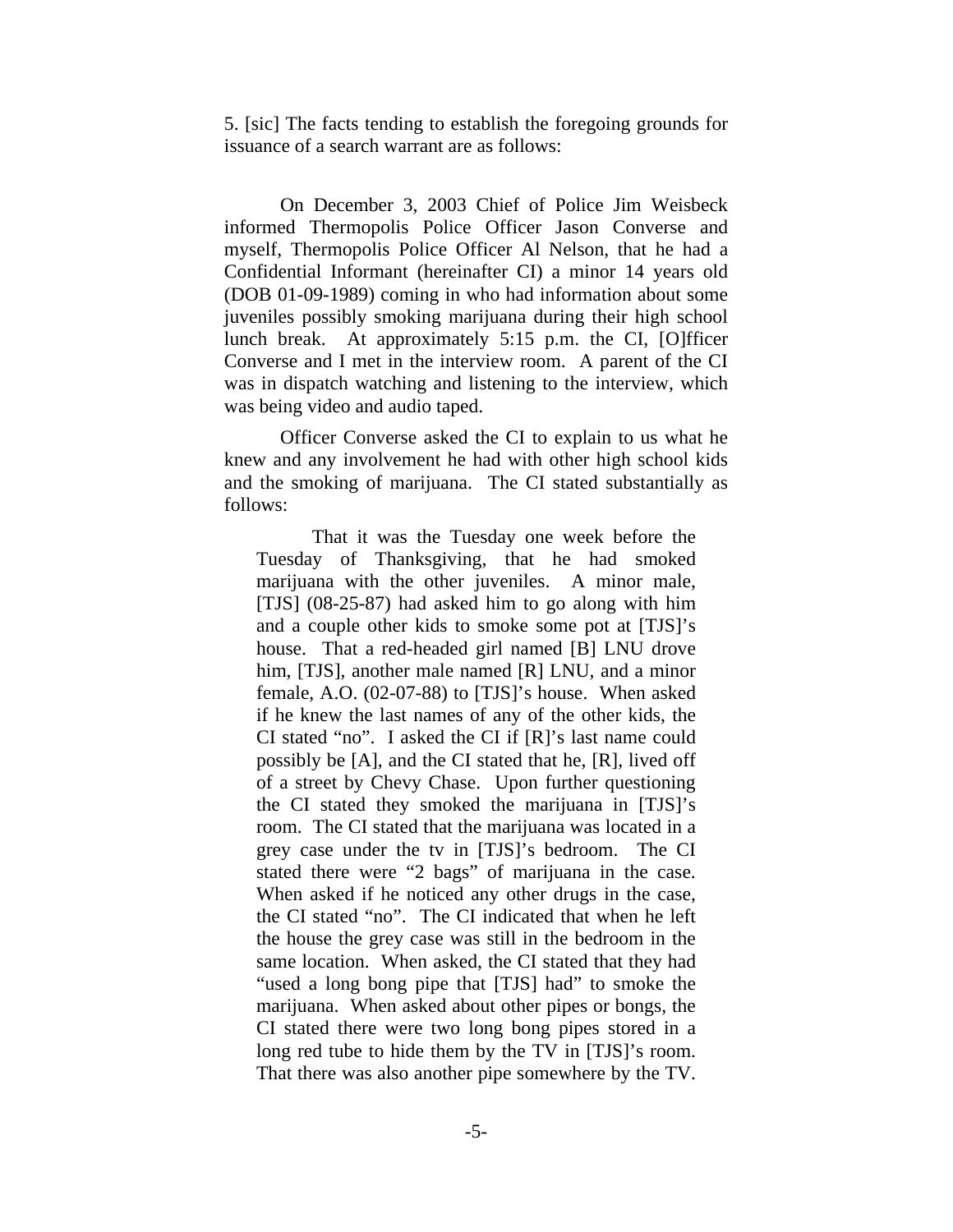The CI stated that all of the kids had smoked the marijuana. When asked how many times he smoked marijuana at [TJS]'s house, the CI stated Tuesday thru Friday, and the following Monday and Tuesday before Thanksgiving, and then again on Tuesday the  $2<sup>nd</sup>$  of December. When asked who had gone with him on the  $2<sup>nd</sup>$  of December to [TJS]'s house to smoke marijuana the CI stated it was "[TJS], [R], himself and [J]". When asked if [TJS]'s parents were ever there the CI stated "I think maybe his dad was there once" but the CI was not sure. When asked what [TJS]'s dad's name was, the CI stated "I think it's Jamie". When asked if because of the amount of marijuana they had been smoking whether it depleted the amount of marijuana [TJS] had and if so did [TJS] ever get new stuff. The CI stated "I think the Thursday before Thanksgiving he ([TJS]) might have gotten some". When asked how much, the CI stated "about this much" (using two fingers to show how much)". [sic] When asked to describe where [TJS]'s house was, the CI stated "the other trailer court over by me, the last trailer in on the left, a blue one.". [sic] When asked which entrance to the trailer they had used, the CI stated "the one next to the cemetery where there were no trailers across from [TJS]'s house.". [sic]

Through subsequent investigation I was able to learn that the address of the residence described by the CI was 1225 Canyon Hills Road #22. A vehicle outside the residence came bac k registered to Jamye [S].

On December 4, 2003 at 11:20 a.m., Officer Martinez and I conducted surveillance of the residence located at 1225 Canyon Hills Road, #22, a blue colored trailer house, located at the southeast corner of the trailer park, the trailer closest to the cemetery. At 11:39 a.m. I observed a purple Pontiac (WY 15-3753), registered to [SB],[address omitted], Thermopolis, Wyoming, pull up to the residence and four youths got out. I recognized the driver of the vehicle as [SB]. I also recognized passengers [MB], [TJS,] and [RA]. At approximately 11:41 a.m. all four individuals started into the residence. As the four youths were entering the trailer, I observed Jayme [S] leave the trailer and get into a brown Chevy Blazer, (WY 15-1699) registered to Jeanette [S], with an address of 1225 Canyon Hills Road, lot #22, Thermopolis, Wyoming, and leave the residence. At approximately 11:52 a.m. I observed the same brown Chevy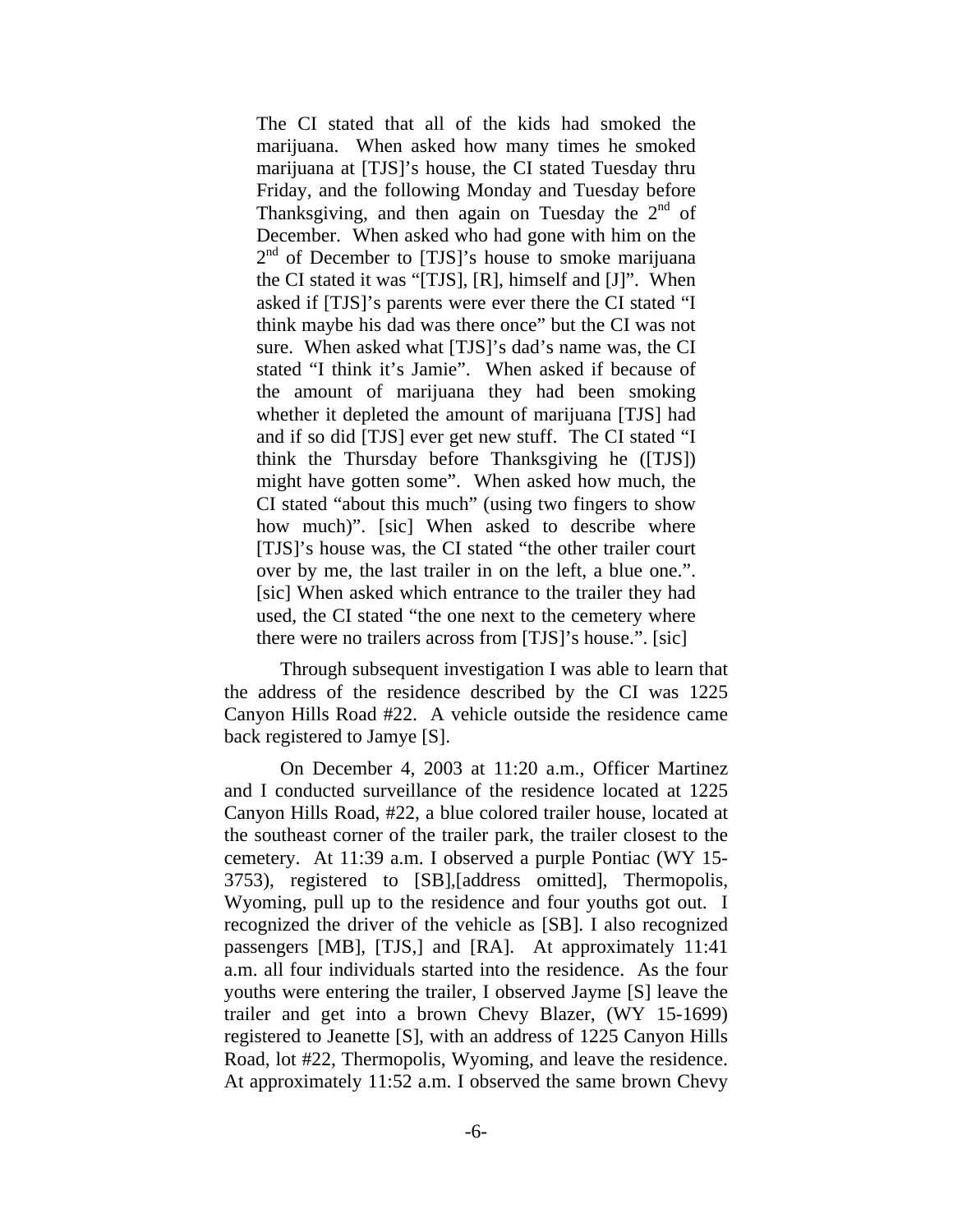Blazer come back and park in front of the trailer and Jayme [S] got out and headed into the trailer. At approximately 11:54 a.m., I observed the same 4 youths come out of the trailer, meet and pass Jayme [S] in the yard as Jayme [S] was going back into the trailer, and the four youths got in the purple Pontiac and left. At 12:02 p.m., Jayme [S] came out of the trailer along with an unidentified red headed woman and left in the [b]rown Chevy Bla zer.

I later reviewed a report of Thermopolis Police Sergeant Mike Chimenti. In the report [O]fficer Chimenti stated that at approximately noon on December 4, 2003 he observed a maroon and white convertible, license plate 15-3753 pull into the parking lot of the high school. Officer Chimenti observed 4 males exit the vehicle, [MB], [SB], [RA] and [TJS], and walk across the parking lot toward the high school building. I know Sergeant Chimenti to be the school resource officer for the Thermopolis Police Department who is assigned to the Hot Spring s County High School here in Hot Springs County, Wyoming.

 $\sqrt{s/}$ 

 Al Nelson Thermopolis Police [O]fficer

STATE OF WYOMING  $\qquad \qquad$  )

)ss.

 $\lambda$ 

COUNTY OF HOT SPRINGS

\_\_

personally by Al Nelson, at Thermopolis, Hot Springs The above and foregoing Affidavit for Search Warrant was subscribed and sworn to before me County, Wyoming on December  $\overline{4}$ , 2003.

 $\sqrt{s}$ /

District Court Commissioner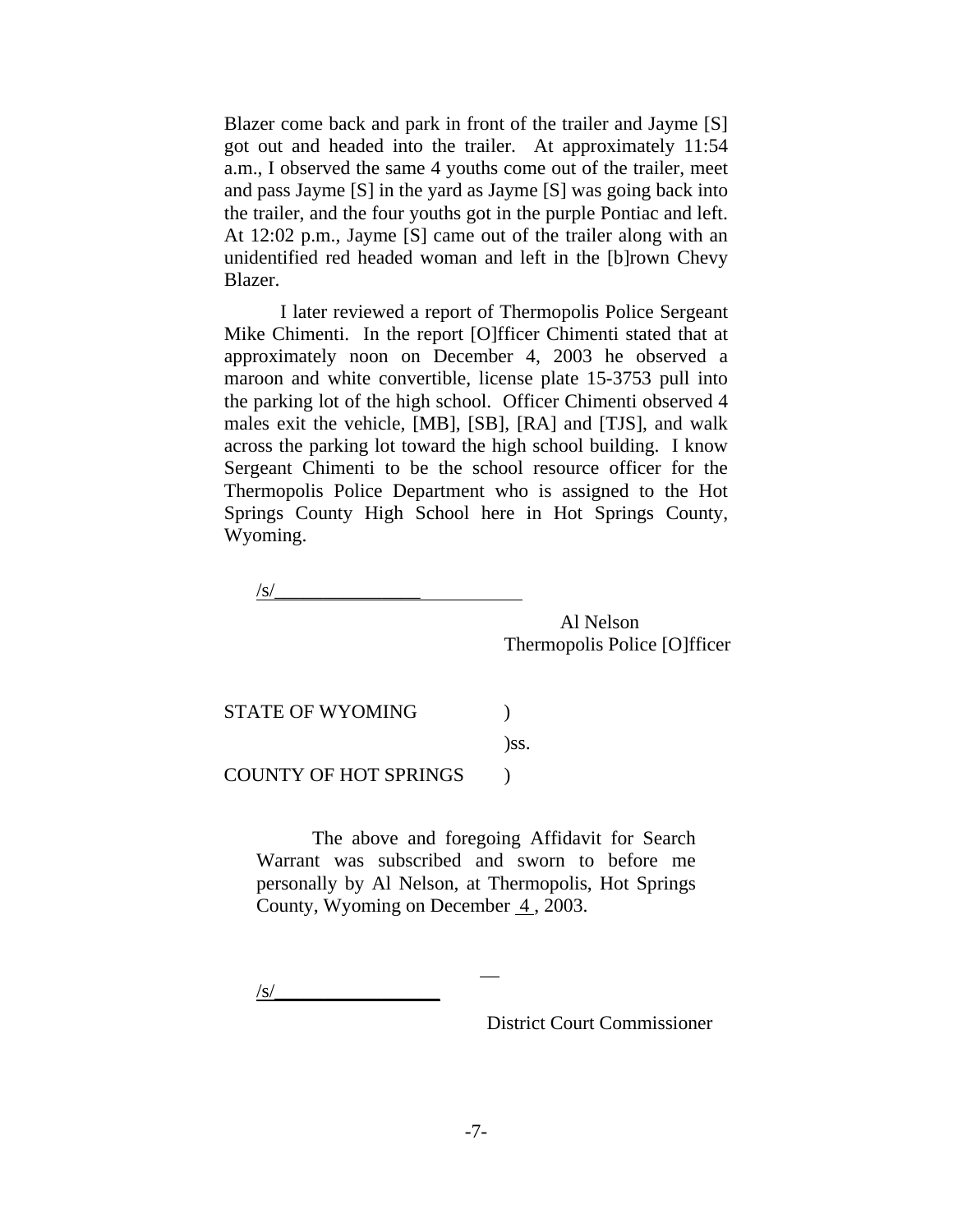[¶15] TJS contends that the affidavit contains insufficient information from which the issuing officer could make an independent decision concerning the credibility of CI. We disagree.

[¶16] The statements of CI related by Officer Nelson in the affidavit are hearsay. However, we have previously recognized that an affidavit supporting a search warrant may be based on hearsay where there is "a substantial basis for crediting the hearsay." *McCutcheon v. State*, 604 P.2d 537, 543 (Wyo. 1979) (quoting Jones v. United States, 362 U.S. 257, [269], 80 S.Ct. 725, [735], 4 L.Ed.2d 697, [707] (1960)).

credibility of an informant's hearsay statements contained in an affidavit. An informant's [¶17] We have previously identified several factors that are helpful in assessing the first hand knowledge of the events or conduct which he describes enhances his credibility. *Urbigkit, ¶*15.

> motives, his detailed description of criminal activity along with his statement that the event was observed firsthand, entitles his . . . even if there is some doubt as to the informant's "tip" to carry greater weight than it might otherwise.

enhance the credibility of the informant. *Urbigkit*,  $\P$ 15. They "carry their own indicia of credibility—sufficient at least to support a finding of probable cause to search." *Bonsness,*  672 P.2d at 1293 (quoting *United States v. Harris*, 403 U.S. 573, 583, 91 S.Ct. 2075, 2082, 29 L.Ed.2d 72 3, 734 (1971)). *Bonsness v. State,* 672 P.2d 1291, 1293 (Wyo. 1983). Statements against penal interest also

[¶18] Temporal proximity should also be considered. Information contained in the affidavit concerning the timeframe of the informant's involvement assists the judicial officer in or thing to be searched presently contains the fruits or evidence of the crime." *Cordova*,  $[21]$ . determining whether the items to be seized are likely to be present at the location described in the warrant. *Guerra v. State,* 897 P.2d 447, 454 (Wyo. 1995). "The general rule is that the facts and circumstances set forth in an affidavit submitted in support of the issuance of a search warrant should be current and timely so as to indicate that the premises, person, place,

[¶19] We have also recognized that an affiant's corroboration of facts supplied by the informant increases the credibility of an informant. "If an informant is right about some things, he is more likely right about other things." *Bonsness,* 672 P.2d at 1293 (quoting *Illinois v. Gates,* 462 U.S. 213, [244], 103 S.Ct. 2317, [2335], 76 L.Ed.2d 527, [552] (1983)). It is not necessary that the affidavit reflect verification of all facts presented by the informant. *Urbigkit, ¶*15.

[¶20] When we analyze the above-referenced factors in the context of this case, we are satisfied that the affidavit is adequate to support the issuance of the search warrant. The affidavit reflects that Officer Nelson sought a search warrant based upon hearsay information